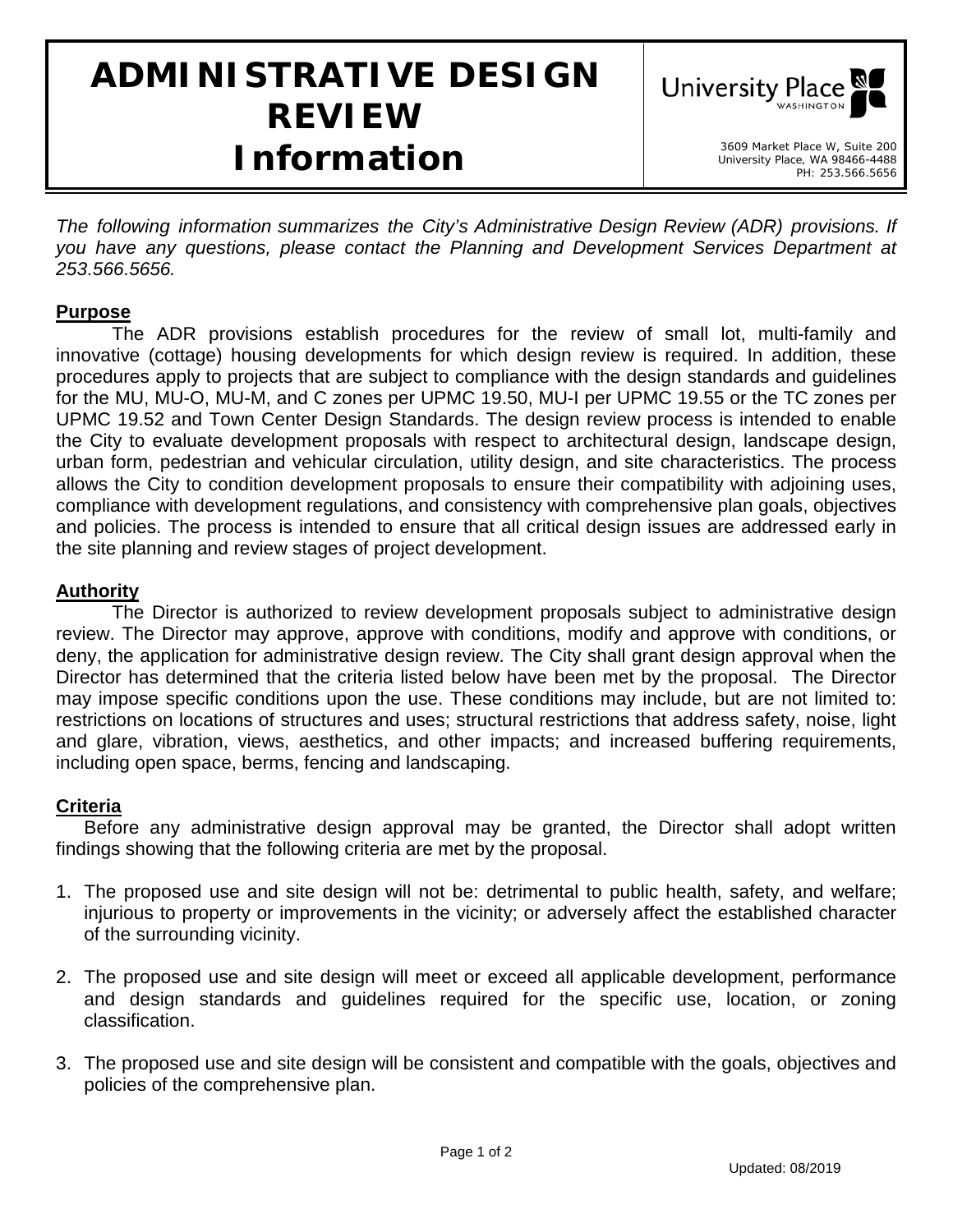4. All conditions necessary to lessen any impacts of the proposed use are measurable and can be monitored and enforced.

## **Application Procedures**

Administrative Design Review is classified as a Type II application. The processing procedures for this application are described in UPMC 22.05.

## **Pre-Application Review**

Applicants are encouraged to schedule a pre-application meeting with the City's Technical Review Committee (TRC) prior to formal project application. An applicant may present schematic sketches and a general outline of the proposal for a preliminary staff review. The meeting is intended to provide a prospective applicant with information concerning application procedures, submittal requirements and design standards and guidelines that may be applicable to the proposal. The meeting is also intended to provide a prospective applicant with early input and initial design direction from City staff on the proposal. The completion of this pre-application review process does not vest any future application.

#### **Final Design Review**

The Director may determine that a design submittal generally meets the criteria listed above but includes specific design elements that will require a more detailed review later in the design process to demonstrate full compliance. In such case, the Director may grant design approval subject to the submittal and approval of additional detailed plans. This final design review is intended to ensure that all specific design issues identified during the Director's initial review are fully addressed prior to issuance of a building permit, site development permit or other construction permit.

#### **Submittal Requirements**

For a list of the submittal requirements please see the Administrative Design Review Submittal Requirements Checklist.

## **Waiver of Submittal Requirements**

The Director may waive the submittal requirements for any of the required items listed on the Administrative Design Review Submittal Requirements Checklist, if in the reasonable discretion of the Director, the item is unapplicable or unnecessary for the completion of the design review.

#### **Request for Additional Information**

The Director may require the applicant to submit additional information or material that is necessary for the proper review of the application.

#### **Performance Bond**

The Director may require as a condition of Administrative Design Review approval that the applicant furnish the City with a performance bond, or other form of guarantee deemed acceptable by the City Attorney, to secure the applicant's obligation to complete the provisions and conditions of the design submittal as approved. If a performance guarantee is required, the property owner shall provide the City with an irrevocable notarized agreement granting the City and its agents the right to enter the property and perform any necessary work.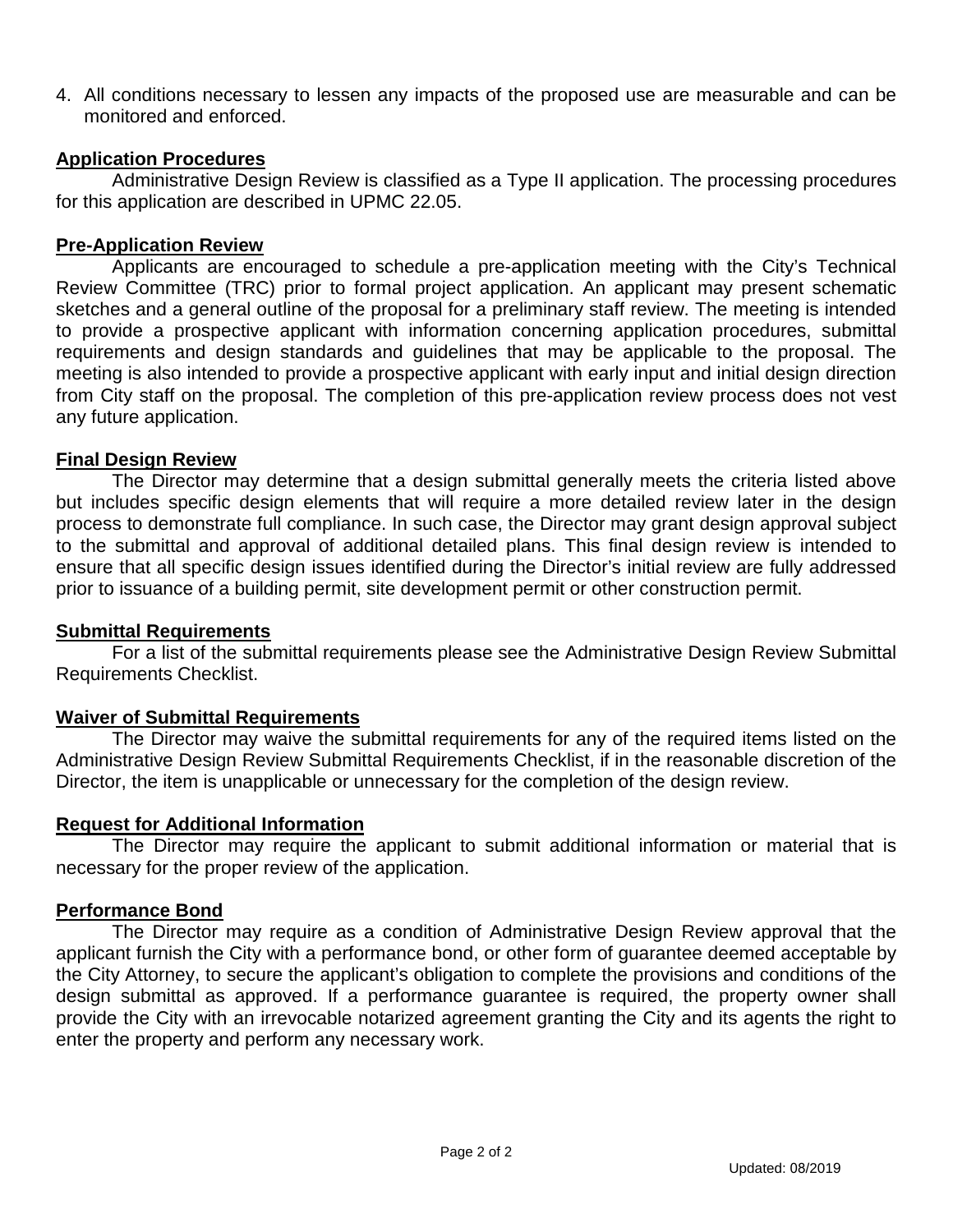# **ADMINISTRATIVE DESIGN REVIEW Submittal Checklist** Submarket Place W, Suite 200



*This is a checklist of the submittal requirements for Administrative Design Reviews in the City of University Place. Please see associated review questions specific to the zone in which your project is located. If you have any questions, please contact the Planning and Development Services Department at 253.566.5656.* 

## **RETURN THIS CHECKLIST WITH YOUR APPLICATION**

**Five (5) sets of the following materials, and any other applicable information shall be submitted with the application.**

- **Application:** Administrative Design Review Application.
- **Affidavit:** Administrative Design Review Owner Affidavit.
- **Review Checklist:** Use the review checklist that corresponds to the zone in which your project is located.
- **Site Plan** at a scale of not less than 1 inch per 50 feet that includes:
	- $\Box$  The location of all existing and proposed structures and improvements, including, but not limited to, fences, culverts, bridges, roads and streets on the subject property.
	- $\Box$  The boundaries of the property proposed to be developed and, if the property is to be subdivided, the boundaries of each proposed lot within the property.
	- $\Box$  All proposed and existing buildings and setback lines, including those located on adjoining properties.
	- $\Box$  All areas to be preserved as buffers or to be dedicated to a public, private, or community use or open space and information regarding the percentage of area covered, size and type of existing vegetation to be removed or retained.
	- $\Box$  All existing and proposed easements.
	- $\Box$  The locations of all existing utility structures and lines.
	- $\square$  The storm water drainage systems and management plan for existing and proposed structures and parking facilities.
	- $\Box$  All means of vehicular and pedestrian ingress and egress at the site and the size and location of driveways, streets and roads.
	- $\Box$  The design of off-street parking areas showing the size and location of internal circulation and parking spaces.
	- $\Box$  The location and design of trash enclosure areas, exterior lighting, exterior signage, mechanical and utility facility areas.
- **Elevation Plan** drawn to scale for each building or structure elevation. Additions and alterations to existing structures shall be clearly identified on the plans. Design details such as exterior finish materials and textures, lighting and other fixtures, and design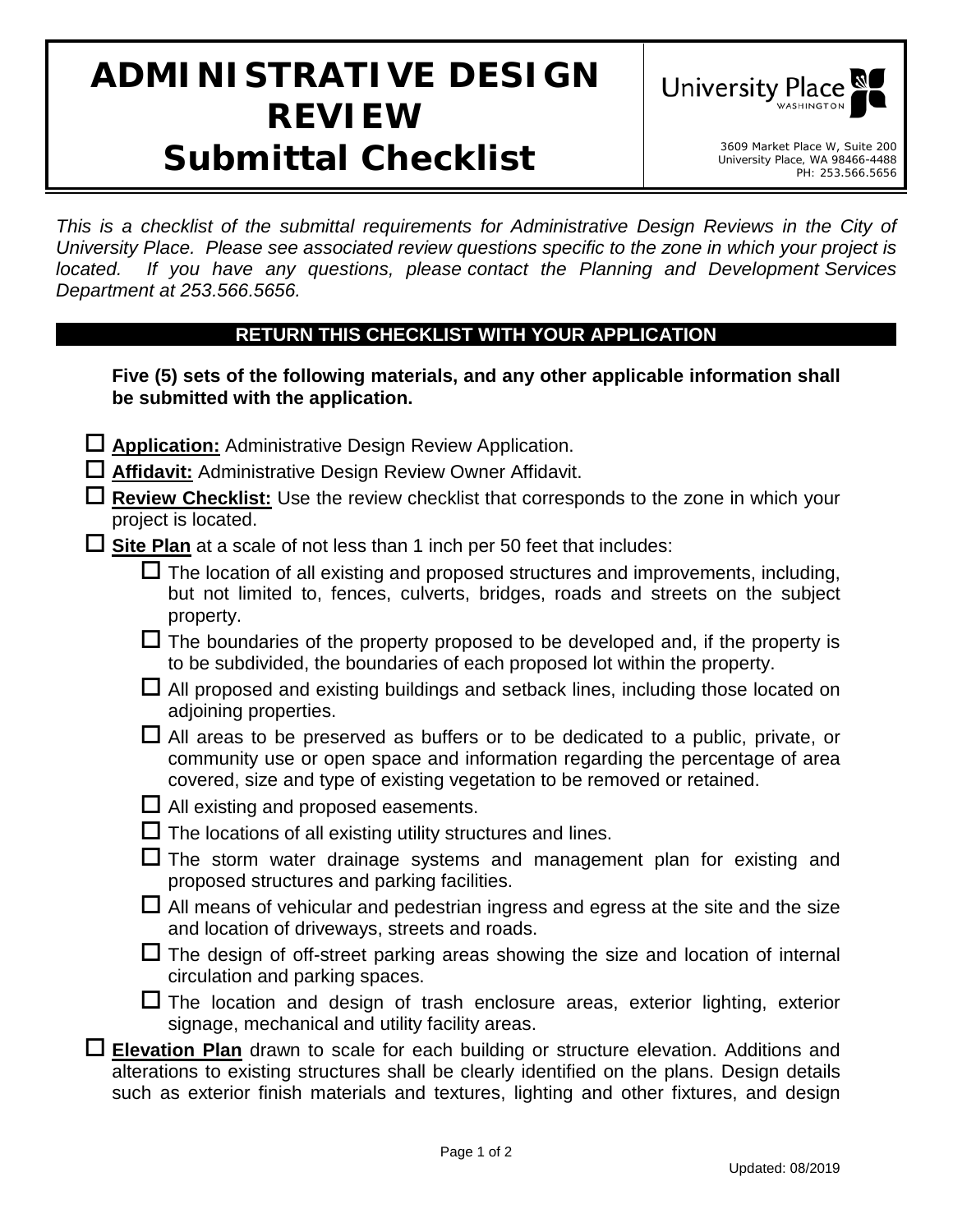elements such as belt courses, brackets, chimneys, cornices, roof overhangs, window trim, sills and sashes, shall be identified to assist with the review process.

 **Sign Plan** showing the location, dimensions, area, design, material, color and methods of illumination of all exterior signs.

 **Exterior Mechanical Device Screening Plan** that identifies the building elevation and site plans of all proposed exterior mechanical devices, including roof mounted equipment, and proposed screening.

 **Landscape Plan** drawn to scale showing the locations of existing trees to be removed and to be retained on the site, the location of proposed landscaping, and location and design of irrigation systems. In addition, a plant schedule indicating species, varieties, sizes and numbers of plants to be installed, and planting specifications shall be submitted. The documentation should meet the requirements of UPMC 19.65 and demonstrate compliance with applicable design standards and guidelines.

 **Topographic Map** that delineates contours, both existing and proposed, at intervals of two feet, and that locates existing streams, wetlands, forested areas and other natural features.

**A Grading Plan** showing existing and proposed grades.

 $\Box$  The existing zoning district of the proposed development site and any other zoning district within 300 feet of the site.

 **Impervious Surface Calculations** including the proposed number of square feet of surfaces covered by buildings, driveways, parking lots, or any other structure covering land; the total number of square feet in the entire proposed development site; and the percentage of the site covered with impervious surface.

 $\Box$  The proposed number of dwelling units and number of bedrooms in the development.

 $\Box$  The proposed number of square feet in gross floor area for each residential and nonresidential use.

 $\Box$  For properties containing critical areas or their regulated buffers, all information requirements specified in Title 17 Critical Areas shall be included in the design review submittal.

*\*Note: The Director may request the applicant to submit additional information or material that is necessary for the proper review of the application.*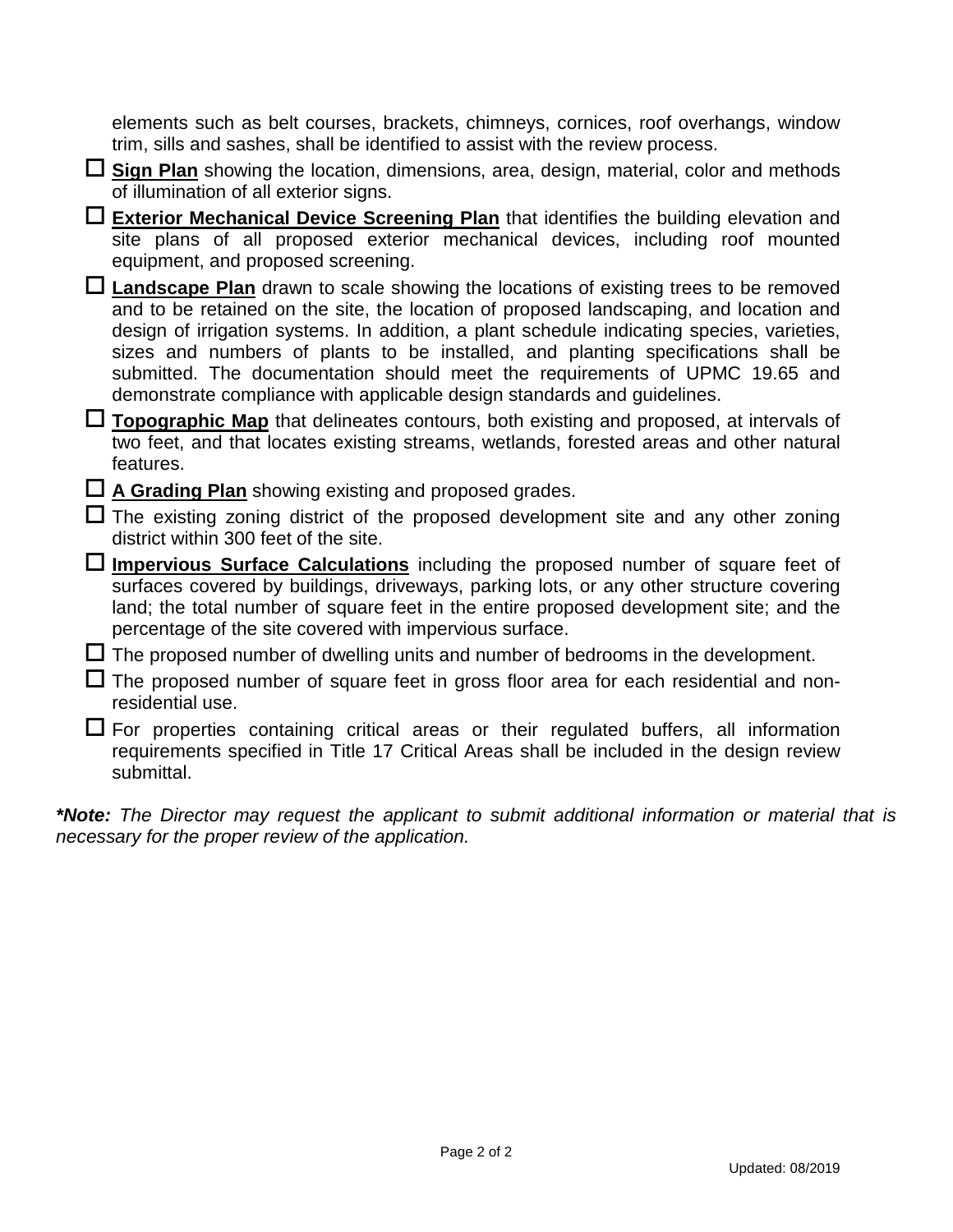# **ADMINISTRATIVE DESIGN REVIEW**  *Application* 3609 Market Place W, Suite 200



University Place, WA 98466-4488 PH: 253.566.5656

*Use this form to apply for Administrative Design Review (formally Design Standard Review). Please type or print clearly. Incomplete information may delay the project review.* 

| <b>APPLICANT:</b>                   | Phone:          | Fax: |
|-------------------------------------|-----------------|------|
| Address (Street, City, State, Zip): | E-Mail Address: |      |
| <b>PROPERTY OWNER:</b>              | Phone:          | Fax: |
| Address (Street, City, State, Zip): | E-Mail Address: |      |
| <b>AGENT:</b>                       | Phone:          | Fax: |
| Address (Street, City, State, Zip): | E-Mail Address: |      |

| <b>PROJECT NAME &amp; TYPE:</b>                                                                |              |                   |          |                         |  |
|------------------------------------------------------------------------------------------------|--------------|-------------------|----------|-------------------------|--|
| Project Address:                                                                               |              | Parcel Number(s): |          |                         |  |
| Zoning:                                                                                        | Current Use: |                   |          |                         |  |
| Area/Acreage:                                                                                  | Township:    | Range:            | Section: | <b>Quarter Section:</b> |  |
| ∐ Yes<br>Has this project been reviewed at a Technical Review Committee (TRC) Meeting?<br>∐ No |              |                   |          |                         |  |

#### **ADMINISTRATIVE DESIGN REVIEW PROPOSED (see associated checklists):**

- □ Innovative Housing- (Cottages, Carriage Units, and Two/Three-Unit Homes) per Ordinance No. 558
- □ Project located in the MU, MU-O or C Zone □ Project located in the MU Incentive Zone
- 
- □ Project located in the MU-M Zone □ □ Project located in the TC Zone
	-
- □ Small Lot Development □ □ Project located in the TC Overlay Zone
- □ Multi-family Development

I hereby certify under penalty of perjury under the laws of the State of Washington that I am the applicant listed above, and that all information and evidence herewith submitted are in all respects and to the best of my knowledge and belief, true and complete. I understand that the filing fee accompanying this application is not refundable, and is only for the purposes of defraying the normal administrative expenses of processing the application, and that the payment of said fees does not result in automatic issuance of the permit requested in this application. Print Name  $\Box$  Owner  $\Box$  Agent/Other (specify): Signature **Date Date Date Date**